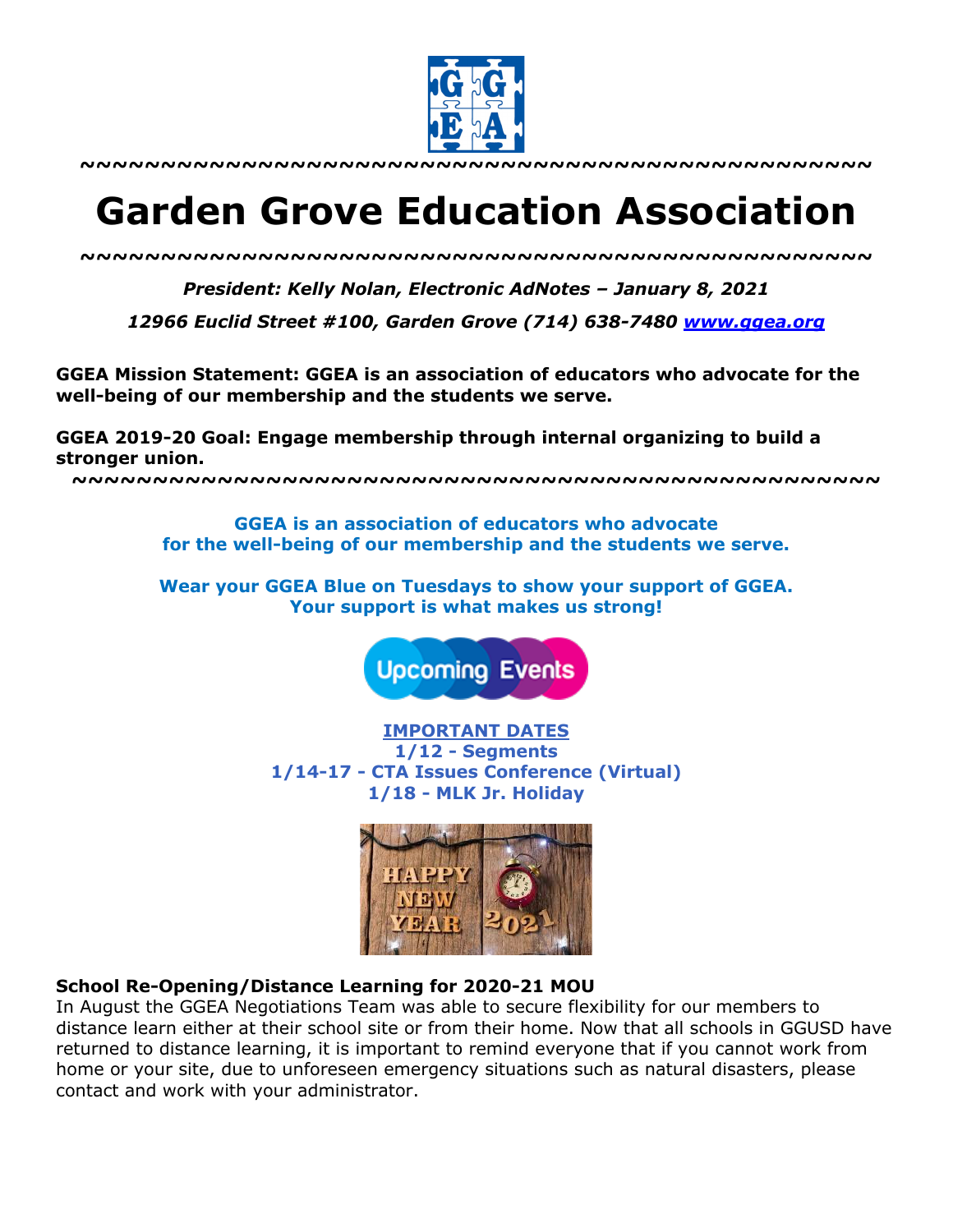## **NEA Representative Assembly**

GGEA is seeking candidates for the NEA Representative Assemblies of 2021 and 2022 and alternate delegates for the NEA Representative Assembly of 2021.

The National Education Association Representative Assembly–the RA–is the highest decisionmaking body within the over 3 million-member NEA. With over 8,000 delegates, the RA is also the world's largest democratic deliberative body.

RA delegates debate the vital issues that impact American public education and set Association policy and activities for the year ahead.

Please note there are deadlines for submitting your declaration of candidacy form.

# **https://files.constantcontact.com/ea1a5c0d001/7e0bc4c3-9759-4a0d-9c17- 2f9119043d52.pdf**

# **Electronic Voting Coming to GGEA**

We found it necessary to look into an alternate means of conducting GGEA elections based upon our last mail ballot election and the amount of incorrect address envelopes that were returned.

The Declared National and Natural Disaster Emergency Procedures, sent by CTA, allows us to temporarily change our bylaws in order to implement electronic voting and would be in accordance with CTA guidelines. A mail ballot would be provided for those unable to electronically vote.

GGEA's Rules & Elections Chair, Willie Burghard, researched CTA approved vendors and recommended Simply Voting to our Board of Directors.

The vendor will provide GGEA with a secure, cost effective, and environmentally friendly solution to our chapter's voting process.

In order to have a successful process, it is imperative that we have your correct email address as well as mailing address.

Have you been receiving GGEA electronic communications such as AdNotes and the Advocate? If no, then we don't have your personal email. Please email **jennyg@ggea.org** or **membership@ggea.org** with your correct personal email.

Did you receive last Spring's mail ballot? If no, please email your correct address to **jennyg@ggea.org** or **membership@ggea.org**

In the near future, more information will be provided on how electronic will be conducted.

# **CTA Virtual Conferences**

I will continue to update as future conference dates approach.

## **January 14-17 CTA Issues Conference: Facing Extraordinary Times Together**

This conference brings together local leaders and activists to learn, discuss, and strategize so that we can organize and increase our collective voice on the state and local issues that matter most in education.

# **February 4-7 CTA Good Teaching Conference (GTC) Elementary Home Edition! Grades TK-5**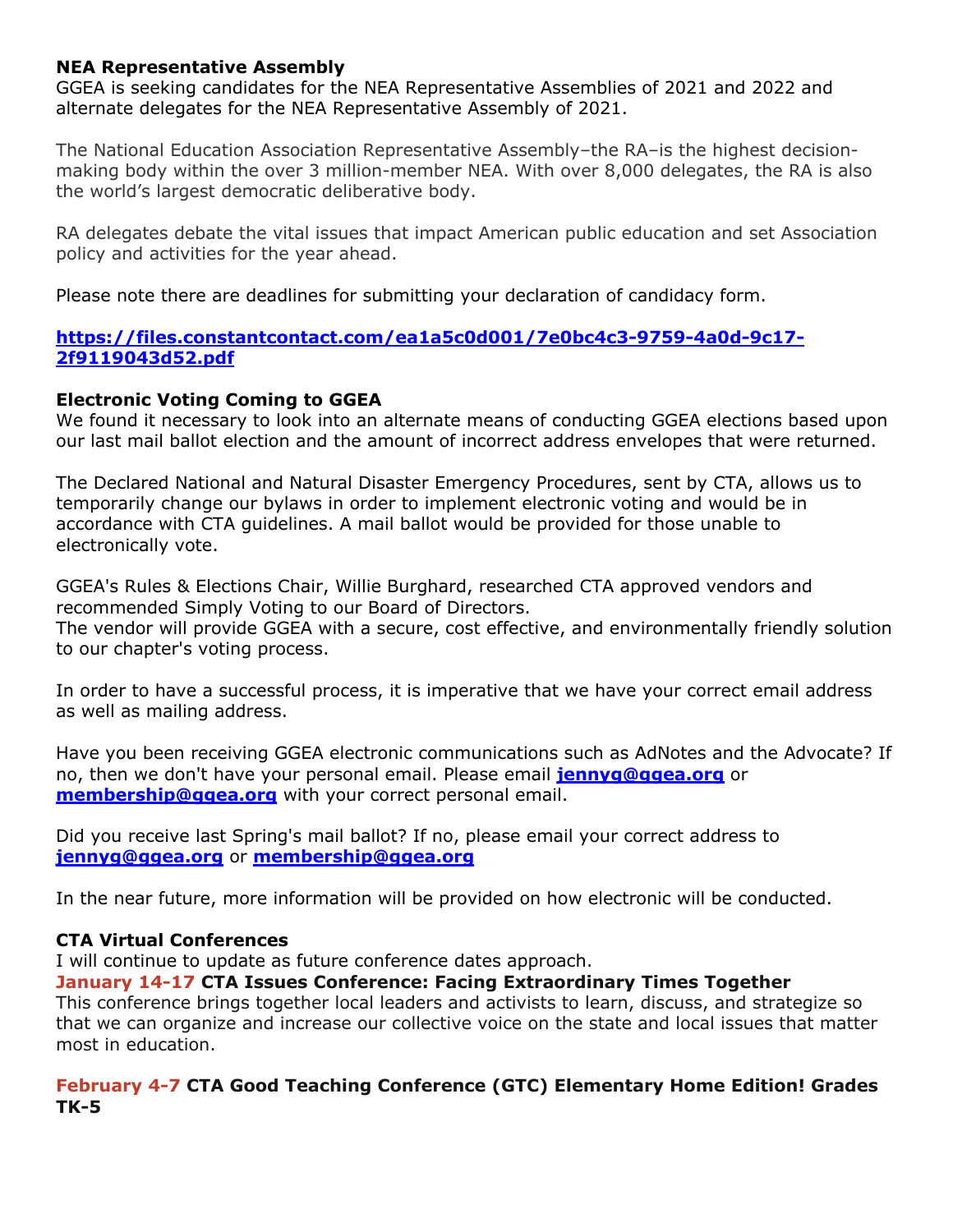The CTA Good Teaching Conference continues to support excellent teaching and learning practices for classroom teachers via peer-to-peer instruction. GTC offers a variety of diverse workshops focused on relevant curriculum content areas.

# **February 18-21 CTA New Educator Weekend (NEW)**

This conference is for new CTA members. The conference is for educators in their first three years in the profession. The New Educator Weekend has everything that educators need to be successful in their first years of teaching with sessions and electives concentrating on:

- Online Classroom Management Creating a Productive and Inspiring Learning Environment
- Best Practices for Distance Learning
- Technology Tips and Tricks
- Navigating IEP's and Special Education Areas in the Virtual World
- What I Wish I Knew My First Years of Teaching
- Working with Colleagues, Administration and Parents
- Common Core, State Standards, Assessments and Pedagogy
- Teaching is a Career
- Student Loan Forgiveness Programs for Educators
- Resources and Programs from CTA Available to Members

Please go to **https://www.cta.org/conferences** where you can review session descriptions. If you are interested in attending you will need to register. Please let the GGEA office know if you are attending any of the above mentioned conferences.

University Credits and Professional Development hours can be acquired at these conferences. However, you will need to follow district guidelines for approval.

## **Covid Testing Sites**

Per the flyer listed on the district's website, "As essential workers, we are eligible for testing. If you are using any of the 3 medical benefit plans GGUSD provides, the testing will be covered by your selected plan. For employees without insurance, you are also eligible for testing at no cost. You are always welcome to call your primary doctor to make arrangements and get tested. For your convenience, GGUSD has partnered with Xpress Urgent Care, which has four testing locations. In addition, Orange County Health Care Agency has two Super Site Testing locations offering testing at no cost to you."

## **Why Belong to Your Union**

Every year, usually around this time, I get asked why one should belong to the union. Here's a short video clip from CTA.

# **https://www.youtube.com/watch?v=5MV\_\_GFOXmI&feature=emb\_logo**

## **Distance & Hybrid Teaching Practices**

For the past eight-nine months you have been living and breathing distance and hybrid teaching practices. At this time all sites are in distance learning mode. While we don't know when this will change, perhaps you want to read CTA's Instruction and Professional Development Departments overview on the matter. While it is a lengthy document, you might just find something to change things up a bit.

**https://aarjb2jw4n53e35fhbquj418-wpengine.netdna-ssl.com/wpcontent/uploads/2020/12/CTA-IPD-Overview-of-DL-Hybrid-Practices-1.pdf**